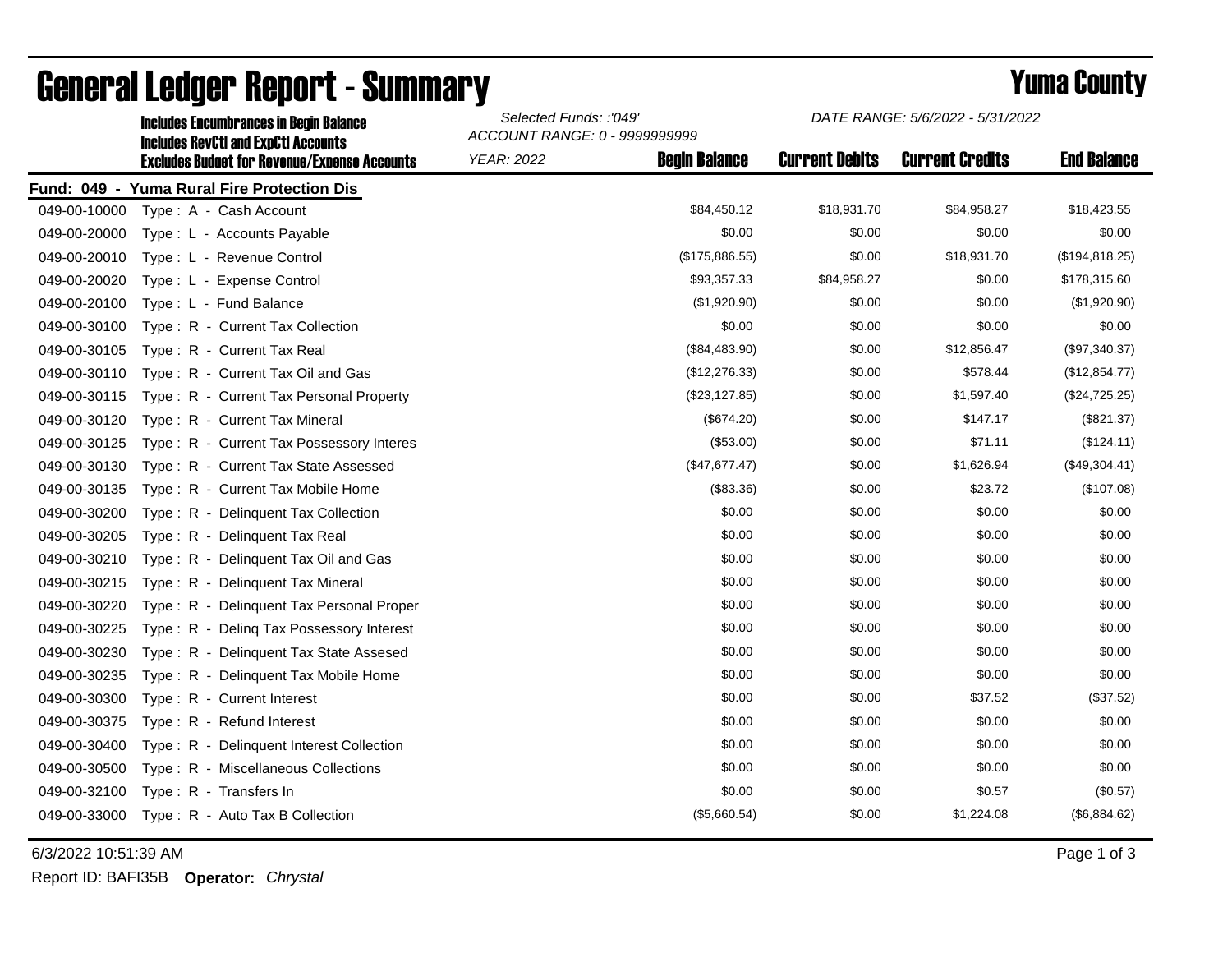|              | <b>Includes Encumbrances in Begin Balance</b><br><b>Includes RevCtI and ExpCtI Accounts</b> |                                                     |                                            | Selected Funds: :'049'<br>ACCOUNT RANGE: 0 - 9999999999 |          | DATE RANGE: 5/6/2022 - 5/31/2022 |                       |                                  |                    |
|--------------|---------------------------------------------------------------------------------------------|-----------------------------------------------------|--------------------------------------------|---------------------------------------------------------|----------|----------------------------------|-----------------------|----------------------------------|--------------------|
|              |                                                                                             | <b>Excludes Budget for Revenue/Expense Accounts</b> |                                            | <b>YEAR: 2022</b>                                       |          | <b>Begin Balance</b>             | <b>Current Debits</b> | <b>Current Credits</b>           | <b>End Balance</b> |
|              |                                                                                             | Fund: 049 - Yuma Rural Fire Protection Dis          |                                            |                                                         |          |                                  |                       |                                  |                    |
| 049-00-33100 |                                                                                             | Type: R - Auto Tax A & F Collection                 |                                            |                                                         |          | (\$1,849.90)                     | \$0.00                | \$768.28                         | (\$2,618.18)       |
| 049-00-49100 |                                                                                             | Type: X - Treasurer Fees                            |                                            |                                                         |          | \$5.045.97                       | \$508.15              | \$0.00                           | \$5,554.12         |
| 049-00-49401 |                                                                                             | Type: X - Transfer Out                              |                                            |                                                         |          | \$0.00                           | \$0.00                | \$0.00                           | \$0.00             |
| 049-00-49500 |                                                                                             | Type: X - Checks Written / ACH Transfer             |                                            |                                                         |          | \$88,311,36                      | \$84.450.12           | \$0.00                           | \$172,761.48       |
|              |                                                                                             |                                                     | Fund: 049 - Yuma Rural Fire Protection Dis |                                                         | Totals : | (\$82,529.22)                    | \$188,848,24          | \$122.821.67                     | (\$16,502.65)      |
|              |                                                                                             |                                                     | <b>Total Fund Revenues:</b>                | \$18,931.70                                             |          | <b>Total Fund Expenses:</b>      | \$84,958,27           | <b>Net Revenue Over Expense:</b> | (\$66,026.57)      |

## General Ledger Report - Summary **Example 2018** Yuma County